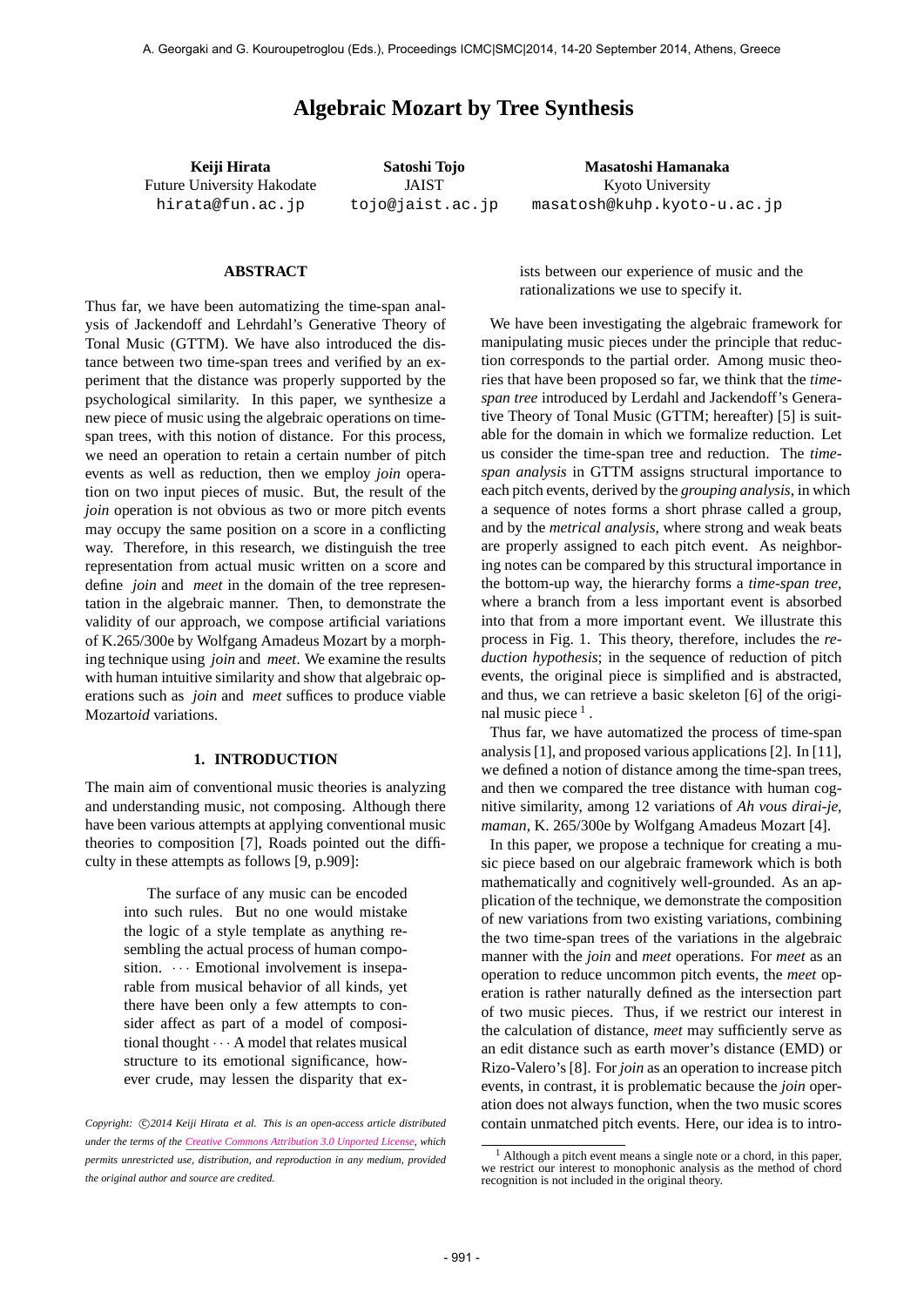and *B*, respectively.



**Figure 1**. Reduction hierarchy of chorale 'O Haupt voll Blut und Wunden' in St. Matthew's Passion by J. S. Bach [5, p.115]

duce an algebraic domain in which a virtual representation of a *join*-ed time-span tree is allowed.

This paper is organized as follows. In Section 2, we provide basic algebraic operations for time-span trees, and the notion of distance, as a background theory. In Section 3, we propose a new notion of abstract *join* by which we would represent a virtual tree, and clarify the morphing algorithm in Section 4. Next in Section 5, we actually show new variations generated by our method, and evaluate the pieces from a human psychological viewpoint. Finally, in Section 6, we mention the limitations of our method, and discuss the possibility of further development.

# **2.** *JOIN* **REVISITED AS A SYNTHESIS OPERATION**

To provide a prerequisite for the following sections, we explain our approach, excerpting necessary definitions and properties from our previous works [4, 11].

## **2.1 Subsumption,** *join***, and** *meet*

Hereafter, we identify the reduction in trees with the subsumption relation, which is the most fundamental relation in knowledge representation. Let  $\sigma_1$  and  $\sigma_2$  be tree structures.  $\sigma_2$  subsumes  $\sigma_1$ , that is,  $\sigma_1 \sqsubseteq \sigma_2$  if and only if for any branch in  $\sigma_1$  there is a corresponding branch in  $\sigma_2$ . Let  $\sigma_A$  and  $\sigma_B$  be tree structures for two music pieces *A* 

- *join* If we can fix the least upper bound of  $\sigma_A$  and  $\sigma_B$ , that is, the least *y* such that  $\sigma_A \subseteq y$  and  $\sigma_B \subseteq y$ is unique, we call such *y* the *join* of  $\sigma_A$  and  $\sigma_B$ , denoted as  $\sigma_A \sqcup \sigma_B$ .
- *meet* If we can fix the greatest lower bound of  $\sigma_A$  and  $\sigma_B$ , that is, the greatest *x* such that  $x \subseteq \sigma_A$  and  $x \subseteq \sigma_B$ is unique, we call such *x* the *meet* of  $\sigma_A$  and  $\sigma_B$ , denoted as  $\sigma_A \sqcap \sigma_B$ .

We can define  $\sigma_A \sqcup \sigma_B$  and  $\sigma_A \sqcap \sigma_B$  by recursive functions. Thus, the partially ordered set of time-span trees becomes a *lattice*, where  $\sigma_A \sqcup x = \sigma_A$  and  $\sigma_A \sqcap x = x$  if  $x \subseteq \sigma_A$ . Moreover, if  $\sigma_A \subseteq \sigma_B$ ,  $x \sqcup \sigma_A \subseteq x \sqcup \sigma_B$  and  $x \sqcap \sigma_A \sqsubseteq x \sqcap \sigma_B$  for any *x*.

## **2.2 Maximal Time-Span and Reduction Distance**

The *head* pitch event of a tree is the most salient event in the tree; i.e., the saliency is extended to the whole tree. As the situation is the same in each subtree, we consider that each pitch event has its maximal length of saliency, called *maximal time-span*. We hypothesize that if a branch with a single pitch event is reduced, the amount of information corresponding to the length of its maximal time-span is lost.

In Fig. 2 (a), there are four contiguous pitch events, e1, e2, e3, and e4; each has its own temporal span (duration on surface), s1, s2, s3, and s4, denoted by thin lines. Fig. 2 (b) depicts time-span trees and corresponding maximal timespan hierarchies, denoted thick gray lines. The relationships between spans in (a) and maximal time-spans in (b) are as follows. At the lowest level in the hierarchy, the length of a span is equal to that of a maximal time-span;  $mt2 = s2$ ,  $mt3 = s3$ . At the higher levels,  $mt1 = s1 + mt2$ , and  $mt4 = mt1 + mt3 + s4 = s1 + s2 + s3 + s4$ . That is, every span extends itself by concatenating the span at a lower level along the configuration of a time-span tree. When all subordinate spans are concatenated up into a span, the span reaches the maximal time-span.

The distance  $d<sub>⊵</sub>$  of two time-span trees such that  $\sigma<sub>A</sub>$  *⊑*  $\sigma_B$  in a reduction path is defined by

$$
d_{\sqsubseteq}(\sigma_A, \sigma_B) = \sum_{e \in \varsigma(\sigma_B) \setminus \varsigma(\sigma_A)} s_e.
$$

For example in Fig. 2, the distance between *σ*1 and *σ*4 becomes  $mt1 + mt2 + mt3$ . Note that if e3 is first reduced and e2 is subsequently reduced, the distance is the same. Although the distance appears at a glance to be a simple summation of maximal time-spans, there is a latent order in the addition, for the reducible branches are different in each reduction step. In order to give a constructive procedure to this summation, we introduce the notion of total sum of maximal time-spans as:

$$
t m t s(\sigma) = \sum_{e \in \varsigma(\sigma)} s_e.
$$

When  $\sigma_A \subseteq \sigma_B$ ,  $d_{\sqsubseteq}(\sigma_A, \sigma_B) = \text{tmts}(\sigma_B) - \text{tmts}(\sigma_A)$ . As a special case of the above,  $d_{\mathcal{L}}(\bot, \sigma) = \text{tmts}(\sigma)$ .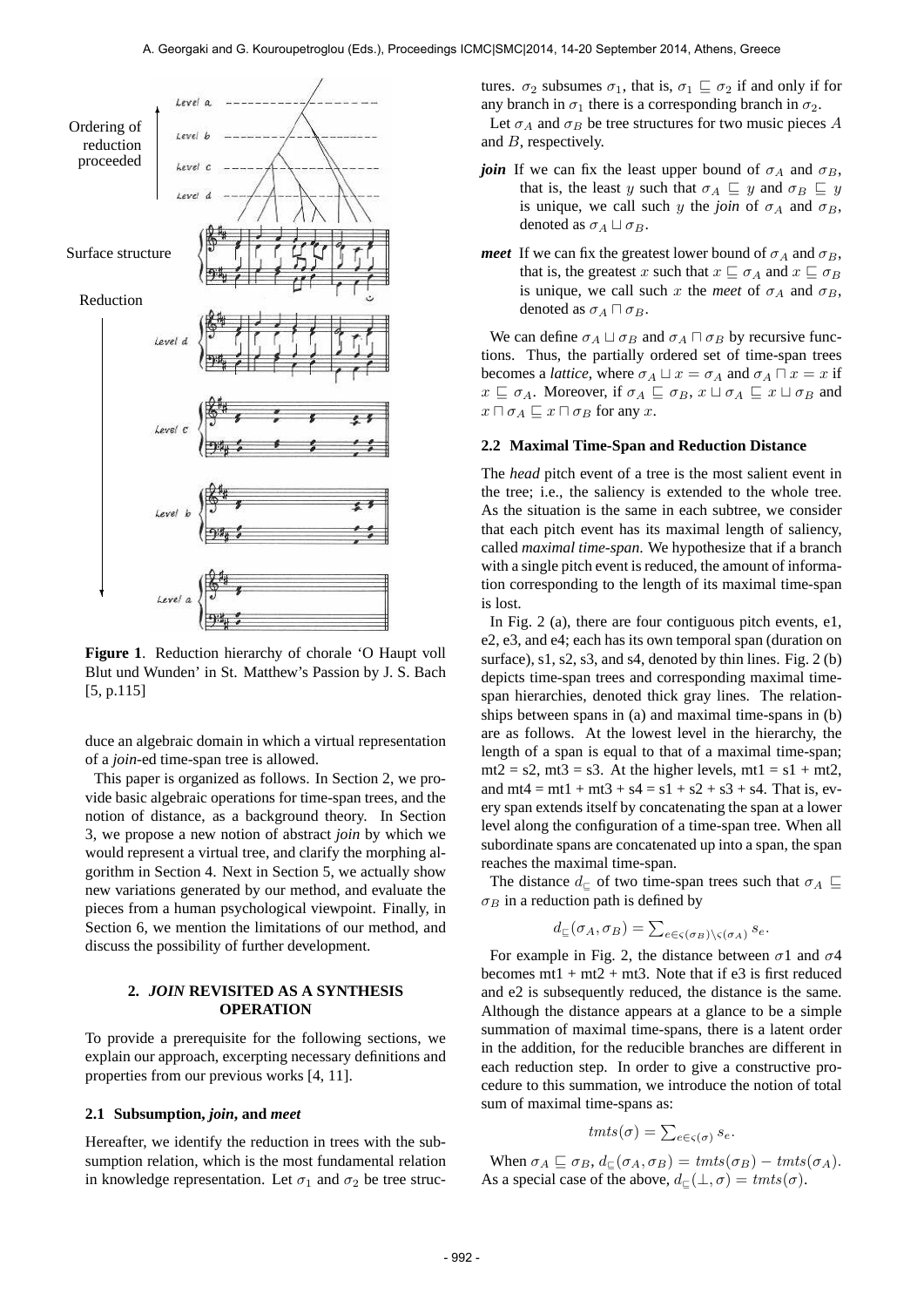

**Figure 2**. Reduction of time-span tree and maximal time-span hierarchy; thick gray lines denote maximal time-spans while thin ones denote pitch durations.

## **2.3 Requirement on Distance**

As there is a reduction path between  $\sigma_A \sqcap \sigma_B$  and  $\sigma_A \sqcup \sigma_B$ , and  $\sigma_A \sqcap \sigma_B \sqsubseteq \sigma_A \sqcup \sigma_B$ ,  $d_{\sqsubset}(\sigma_A \sqcap \sigma_B, \sigma_A \sqcup \sigma_B)$  is unique. Here let us define two distance metrics.

$$
d_{\square}(\sigma_A, \sigma_B) \equiv d_{\square}(\sigma_A \sqcap \sigma_B, \sigma_A) + d_{\square}(\sigma_A \sqcap \sigma_B, \sigma_B)
$$
  

$$
d_{\square}(\sigma_A, \sigma_B) \equiv d_{\square}(\sigma_A, \sigma_A \sqcup \sigma_B) + d_{\square}(\sigma_B, \sigma_A \sqcup \sigma_B)
$$

We immediately obtain  $d_{\text{L}}(\sigma_A, \sigma_B) = d_{\text{L}}(\sigma_A, \sigma_B)$  by the uniqueness of reduction distance.

Hereafter, we omit *{⊓, ⊔}* from *d{⊓,⊔}*, simply expressing it as '*d*'. Here,  $d(\sigma_A, \sigma_B)$  is unique among the shortest paths between  $\sigma_A$  and  $\sigma_B$ . Finally, we obtain

$$
d(\sigma_A, \sigma_B) + d(\sigma_B, \sigma_C) \ge d(\sigma_A, \sigma_C),
$$

which is the triangle inequality. For more details on the theoretical background, see [11].

## **2.4 Framework for Music Synthesis**

To synthesize a new piece of music, one may plan to use *meet* to reduce and *join* to increase the number of pitch events from two concrete music scores. In actual fact, *meet* mostly works well, while the result of *join* is, however, often not obvious as two or more pitch events may occupy the same position on a score in a conflicting way. Therefore we propose to provide a virtual *join* representation, not for concrete music score, but for time-span trees, to apply it to the morphing, as described in the following section.

Here, we state that the time-span tree representation should be strictly distinguished from the actual music represented on scores (Figure 3). The left-hand image in Figure 3 refers to the algebraic domain which we mentioned in preceding subsections. On the contrary, the right-hand side of the figure refers to the domain of actual music. To go from a tree representation to a concrete music score, we need another process of *music rendering*, which is independent of the process of analysis from music scores to trees [1]. At the same time, however, this implies that we do not need to concern ourselves with the actual image of music in these algebraic operations.

Instead of an algebraic lattice where *meet* and *join* exist uniquely, we need to specify the requirements for the tree representation of *join*; we should summarize this as follows:



**Figure 3**. The Proposed Framework For Music Synthesis

**Absorption Law**  $(\sigma_A \sqcup \sigma_B) \sqcap \sigma_A = \sigma_A$  and  $(\sigma_A \sqcap \sigma_B) \sqcup$  $\sigma_A = \sigma_A$ .

**Parallelism of distance**  $d_{\text{U}}(\sigma_A, \sigma_B) = d_{\text{U}}(\sigma_A, \sigma_B)$ 

We can easily confirm that these two conditions ensure the uniqueness of *join*.

#### **3. REPRESENTATION OF TIME-SPAN TREE**

In this and the following sections, we present new contributions of the paper.

Thus far, *join* and *meet* have only been applicable to unifiable pairs of trees, in the sense of branch configuration. If we could amend the definitions of these, preserving the two requirements mentioned in Section 2.4, the applicability would be greatly improved. If we could provide the *join* and *meet* operations satisfying the absortption law and the parallelism of distance in the previous section, the applicability of the operations would greatly increase, and we could design more varieties of musical application. Thus, we propose a new time-span tree representation and improved *join* and *meet* operations for it.

### **3.1 Ternary Branching Representation**

In Section 3, we have proposed the framework in which a time-span tree is distinguished from a written score. Now, disregarding *join* of two melodies on a score, we introduce a ternary-branching tree, which represents the superimposition of the left-branching and right-branching binary trees. A new representation for a time-span tree is introduced, shown in BNF as follows:

$$
\begin{array}{rcl}\n\langle n \rangle & ::= & p \mid c(\langle n \rangle, \langle t \rangle, \langle t \rangle) \\
\langle t \rangle & ::= & \perp \mid p \mid c(\langle n \rangle, \langle t \rangle, \langle t \rangle)\n\end{array}
$$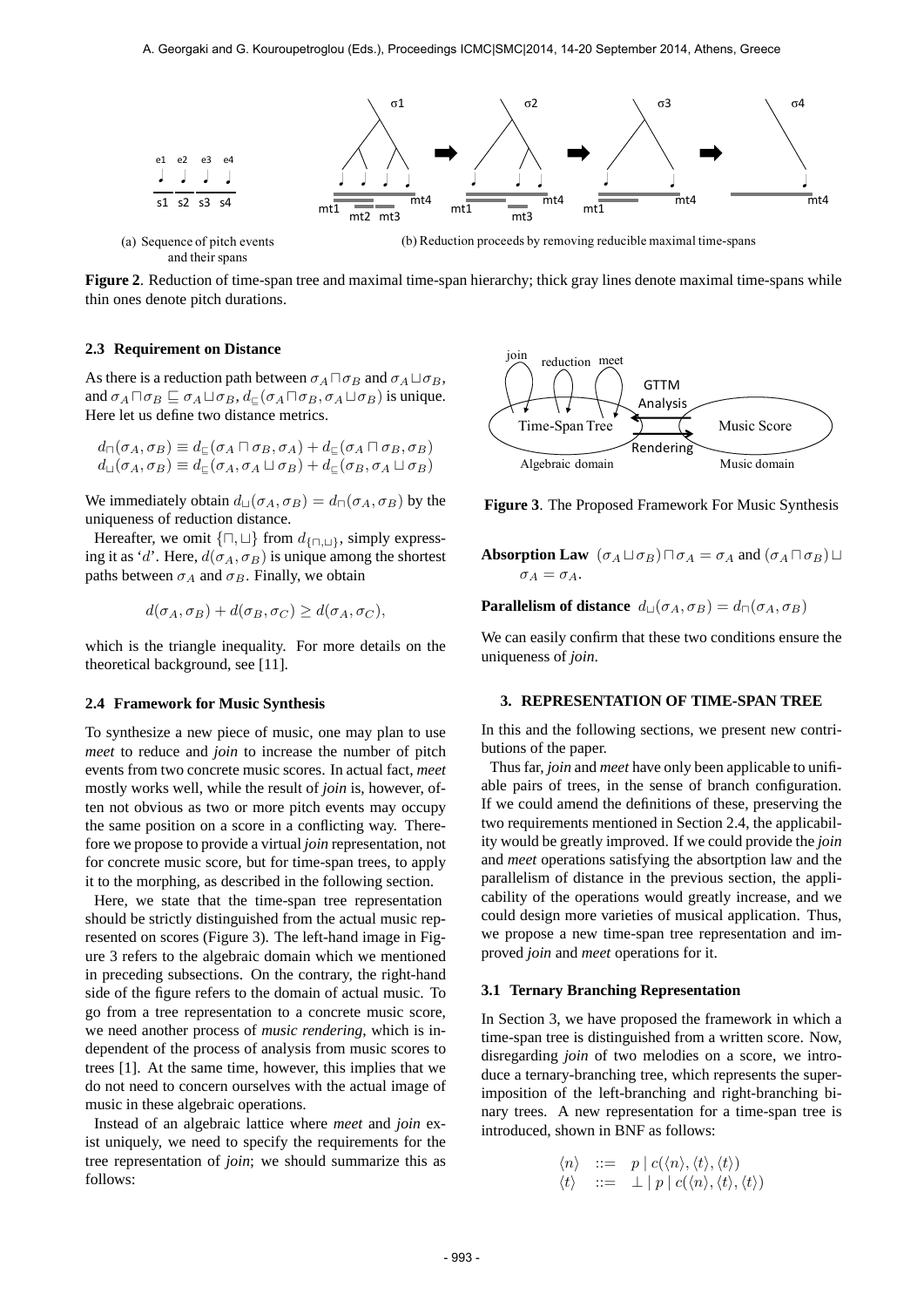

**Figure 4**. Three Node Forms in Novel Representation of Time-Span Tree

Symbol *p* means a pitch event as a terminal symbol, and *⊥* the bottom which means the identify element for the *join* operation. Pitch event *p* contains the information of pitch, maximal time span, and correspoding note on a score. *⟨n⟩* and  $\langle t \rangle$  stand for a time-span tree;  $\langle t \rangle$  can be  $\perp$ , while  $\langle n \rangle$ is not. *⊥* may occur only at the second or third place, not at the first. Term  $c(\langle n \rangle, \langle t \rangle, \langle t \rangle)$  represents a node of a timespan tree; the first place of the term  $\langle n \rangle$  represents a primary branch, the second place (first  $\langle t \rangle$ ) a secondary left branch, and the third place (second  $\langle t \rangle$ ) a secondary right branch (Fig. 4).

The idea here is that node  $c(\langle n \rangle, \langle t \rangle, \langle t \rangle)$  may be synthesized by the joining of unmatched-branching trees and joining with fully-instantiated tree  $c(\langle n \rangle, \langle t \rangle, \langle t \rangle)$ . The new tree representation enables the *join* operation to yield a proper result for those cases which have thus far not been unifiable. The joining of unmatched-branching trees comprises cases such as  $\text{join}(c(\langle n \rangle, \langle t \rangle, \bot), c(\langle n \rangle, \bot, \langle t \rangle))$  (the upper part of Fig. 5) and  $\text{join}(c(\langle n \rangle, \langle t \rangle, \langle t \rangle), c(\langle n \rangle, \bot, \bot))$ ; joining with fully-instantiated tree  $c(\langle n \rangle, \langle t \rangle, \langle t \rangle)$  comprises cases such as  $join(c(\langle n \rangle, \langle t \rangle, \langle t \rangle), c(\langle n \rangle, \langle t \rangle, \langle t \rangle))$ and  $\text{join}(c(\langle n \rangle, \langle t \rangle, \langle t \rangle), c(\langle n \rangle, \perp, \langle t \rangle))$ . Simply, the *join* 



**Figure 5**. *Join* and *Meet* of Unmatched-Branching Trees

operation recursively computes the argument-wise *join*. The ternary branching representation can be regarded as the superposition, abstracting the distinction of left-/right- branching, of a binary tree, not as a node having three branches.

Moreover, the lower part of Fig. 5 shows the calculation of *meet* in one of the formerly-nonviable cases. Similarly, the *meet* operation recursively computes the argument-wise *meet*. Thus, in this case, the *meet* operation takes into account only the primary branches, ignoring secondary branches, which is equivalent to the treatment in the previous research [4].

Note that the ternary-branching tree representation introduced here is distinguished from a ternary branching timespan tree which may occur in ternary meter  $2$ . The ternarybranching appears only when we calculate *join* operation tentatively. There is still the necessary condition that we are able to calculate the *join* operation, which is a joined maximal time-span being concatenated, otherwise the result is undefined. Let [*b, e*] be a time-span beginning at *b* and ending at *e*; we may assume the *join* of [1*,* 3] and [2*,* 4] would be the connected interval of [1*,* 4] while that of [1*,* 2] and [3*,* 4] would remain as two separated intervals. Incidentally, the *meet* of  $[1, 3]$  and  $[2, 4]$  is  $[2, 3]$ , and that of [1*,* 2] and [3*,* 4] is undefined, not as *⊥*.

## **3.2 Theoretical Properties**

To introduce the proper *join*, we assume some useful concepts of the time-span tree beforehand.

**Definition 1 (Structural Equivalence)** *Given a node c in a time-span tree representation,*

$$
c(p, \perp, \perp) \equiv p
$$

*where p is atomic, either a pitch event or ⊥*

It follows that  $\perp$  is equivalent to  $c(\perp, \perp, \perp)$ , *c*(*c*(*⊥, ⊥, ⊥*)*, ⊥, ⊥*), *c*(*⊥, c*(*⊥, ⊥, ⊥*)*, ⊥*), and so on. As a result, there are an infinite number of such trees equivalent to *⊥*. For example in the lower part of Fig. 5, let *t* be a tree, then  $c(t, \perp, \perp)$  cannot be rewritten to *t* if *t* is not atomic. Suppose  $p_i$  means a pitch event, then  $c(c(p_1, \perp, \perp), \perp, p_2)$ can be rewritten to  $c(p_1, \perp, p_2)$ .

As we have extended the new representation of time-span tree with ternery branching node *c* and the structural equivalence rule, we can similarly extend all the definitions on reduction path, reduction distance, total maximal time-span, and the lemmas on uniqueness of reduction distance that we have developed in Sections 2.1, 2.2 and 2.3. Finally, we can prove the theorem on triangle inequality of distance with the new representation of time-span tree, although we would like to omit the details of the definitions and the proofs of the lemma and the theorem.

We show an example in which given two pieces, the *join* and *meet* are calculated (Fig. 6). The two pieces are taken from the Mozart's variations K.265/300e '*Ah, vous diraije, maman*', the variations No.2 and No.5. Actually, in the process of calculating the *join* and *meet* operations of

<sup>2</sup> Since GTTM restricts a time-span tree to a binary tree, a ternary branching time-span tree is not allowed [5, pp.326-330].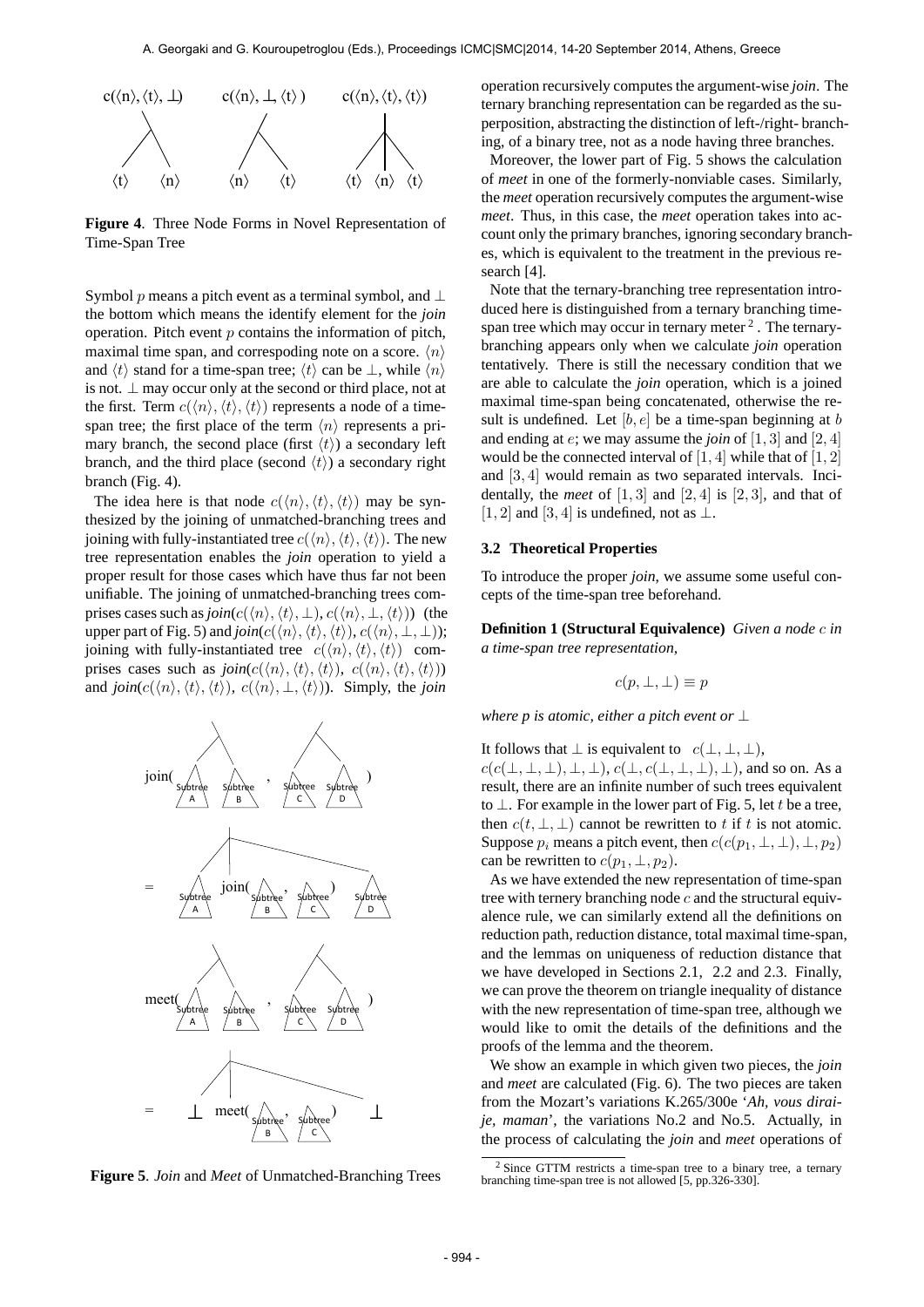

**Figure 6**. Parallelogram Composed of Variations No.2 and No5, *join* and *meet*. The values in the parentheses are total maximal time-spans.

these two time-span trees, *join* and *meet* of unmatchedbranching ones occur nine times, respectively, and the distances via *join* and *meet*,  $d_{\text{L}}$  and  $d_{\text{R}}$ , are the same. The value in the parenthesis shows the total maximal time-span of each time-span tree; according to the definition of distance, we obtain  $d$ <sup>*⊔*</sup> = (822 − 744) + (822 − 654) = 246 and  $d_{\square} = (744 - 576) + (654 - 576) = 246$ . Notice that the four time-span trees form a parallelogram because the lengths of the opposite sides are equal respectively. Then, we have confirmed the lemma on uniquness of reduction distance in the proposed framework.

# **4. MORPHING ALGORITHM**

Morphing is an algorithm to find an intermediate graphical image, given two images. We provide a similar methodology to compose an intermediate piece of music, given two music pieces; especially given two existing variations with a common theme as in the paper [4]. Let  $\sigma_A$  and  $\sigma_B$  be two pieces of music, and  $\sigma_C$  be an expected result of morphing; we require that  $\sigma_C$  should reside at an internally dividing point of  $\sigma_A$  and  $\sigma_B$  by  $N: M$ . The ratio  $M: N$ means the one in terms of the total sum of maximal timespans (denoted as *tmts* in Section 2.2). Notice that there are infinitely many  $\sigma_C$ 's such that the ratio of the distance between  $\sigma_A$  and  $\sigma_C$  to that between  $\sigma_C$  and  $\sigma_B$  is  $M: N$ because  $\sigma_C$  resides on so-called Apollonian circles. Thus, we should restrict  $\sigma_C$  to the one that resides at the shortest distances from  $\sigma_A$  and  $\sigma_B$ , respectively.

Our morphing algorithm is shown in Fig. 7, consisting of:

- 1. Find such a reduction  $\alpha$  of  $\sigma_A$  that divides  $\sigma_A$  and *meet*( $\sigma_A$ ,  $\sigma_B$ ) by the ratio of *N*: *M* in terms of the given distance.
- 2. Find such a reduction  $\beta$  of  $\sigma_B$  that divides  $\sigma_B$  and *meet*( $\sigma_A$ ,  $\sigma_B$ ) with the ratio of *M*: *N*.
- 3. *join α* and *β*.

We see that four time-span trees  $\alpha$ ,  $\beta$ , meet( $\sigma$ <sub>A</sub>,  $\sigma$ <sub>*B*</sub>), and  $join(\alpha, \beta)$  also form a parallelogram as in Fig. 6. Apparently, in terms of the distance between  $\sigma_A$  and  $\sigma_B$ , we have  $d(\sigma_A, \sigma_B) = d(\sigma_A, \text{join}(\alpha, \beta)) + d(\text{join}(\alpha, \beta), \sigma_B)$ .



**Figure 7**. Morphing Algorithm

 $M$ oreover,  $tmts(\sigma_A) \leq tmts(join(\sigma_A, \sigma_B)) \leq tmts(\sigma_B)$ holds if  $tmts(\sigma_A) \leq tmts(\sigma_B)$ .

We mention three points in implementing the morphing algorithm. The first is related to the fact that our current framework disregards matching of pitch events; the reduction operation takes only the information of the configuration of time-spans. Although we omit the technical details, for obtaining the appropriate values of  $\alpha$  and  $\beta$ , we prefer to avoid the ratio  $N: M$  near to  $1:0$  or  $0:1$ .

The second is related to rendering of the fully-instantiated node  $c(\langle n \rangle, \langle t \rangle, \langle t \rangle)$ , which can be regarded as the superimposition of the differently-branching nodes of two binary trees, not as a node having three branches. In the current implementation, a fully-instantiated node is simply rendered as a chord of two notes, that is, sounding both at the same time. Otherwise, for instance, it could be rendered as a transformation of the superimposed timespans<sup>3</sup>.

The third is rendering itself. In the present rendering algorthm, a maximal time-span is basically considered as a line segment in a piano roll score, and the time-spans at a lower level (closer to leaves) overwrites those at a higher level. Thus, it may occur that the entirety of the maximal time-span is overwritten by the lower-level pitch events; that is, even though a pitch event is quite salient, that pitch event may become inaudible, or its duration assigned on a real score may be very short.

<sup>&</sup>lt;sup>3</sup> It is like a transformation head [5, p.155].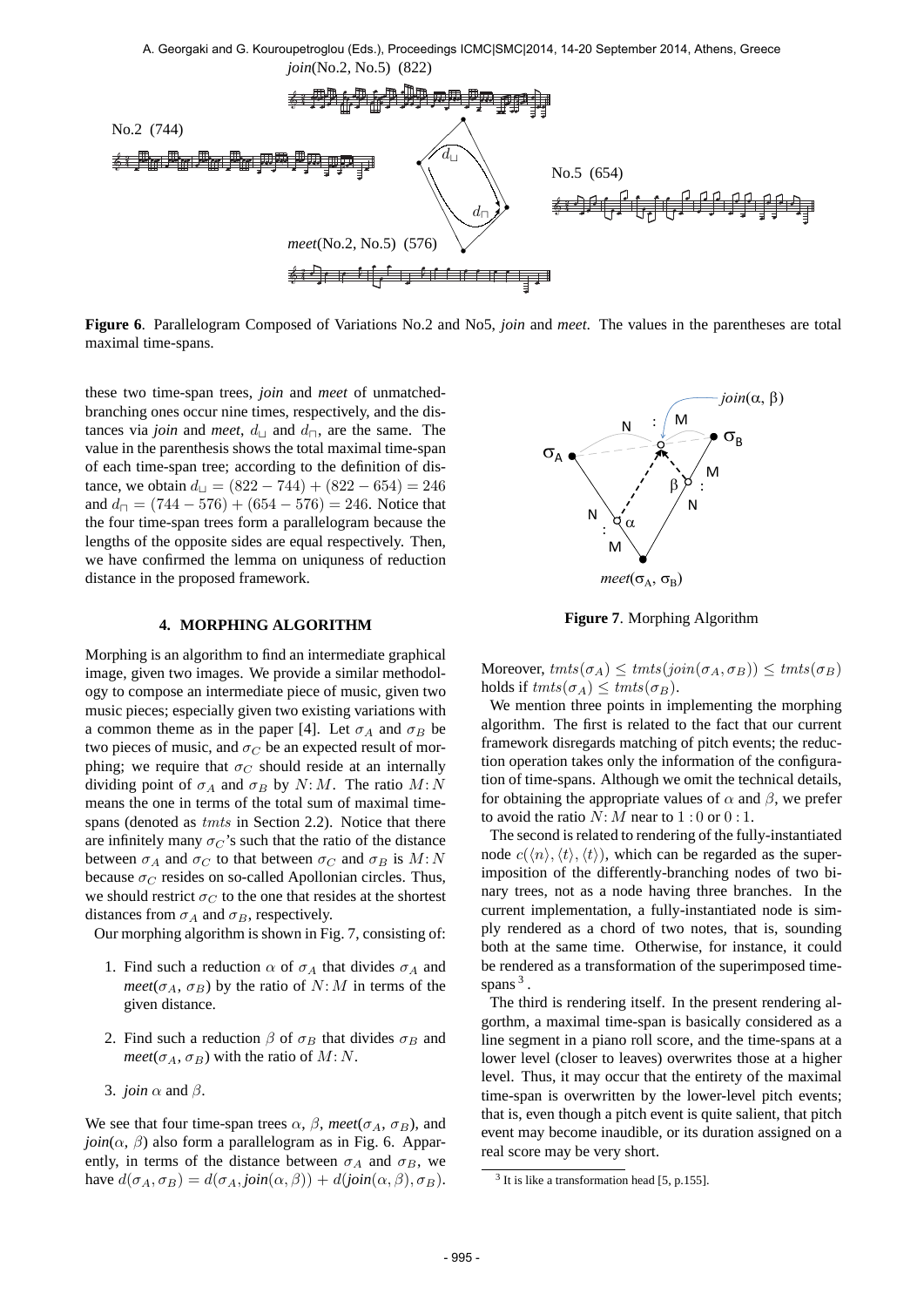



**Figure 8**. Variations No.1, No2, and No.5, and morphed melodies between them

# **5. EXPERIMENT AND RESULTS**

The morphing algorithm is implemented in SWI-Prolog [10]. The set piece is Mozart's variations K.265/300e '*Ah, vous dirai-je, maman*'. The piece consists of the famous theme and twelve variations of it. In our experiment, we take variations No.1, 2, and 5 as the sources for morphing, and excerpt the first eight bars (Fig. 8). We have chosen these three variations because for every pair of these two we can calculate the result of *join*, that is, joined maximal time-spans are all concatenated. To make comparison easy, the morphed melodies generated by the improved algorithm are shown between the variations. For example, in the figure, "No.2&No5" means the morphed melody at the midpoint of variations No.2 and 5.

For the similarity assessment of the morphed melodies by human listeners, six university students (2 females and 4 males) participated in our study, four of whom have experience of playing music instruments for five years or more. We use the method similar to the previous research[4]. An examinee listens to all pairs  $\langle m_1, m_2 \rangle$  in random order without duplication, where  $m_{\{1,2\}}$  is either variations No.1, No.2, No.5 and the morphed melodies between them, such as No.1&No.2. Every time he/she listens to it, he/she is asked "how similar is  $m_1$  to  $m_2$ ?", and rates it using one of following five grades: quite similar  $= 2$ , similar  $= 1$ , neutral = 0, not similar =  $-1$ , and quite different =  $-2$ . At the very beginning, for cancelling the cold start bias, every examinee hears the theme and twelve variations (eight bars long) without rating them. In addition, when an examinee listens to and rates pair  $\langle m_1, m_2 \rangle$ , he/she should try the same pair later to avoid the order effect. Finally, the average ratings of each examinee are calculated and then the average for all the examinees is determined.

The experimental results are obtained in the distance-ma-



**Figure 9**. Relative Distance Among Variations and Morphed Melodies According to the Impression of Human Listeners

trix between variations No.1, No.2, No.5 and the morphed melodies between them at first. Since it is difficult to examine the results as they are, we employ multidimensional scaling (MDS) [12] to visualize the results (Fig. 9). To explain briefly, MDS plots items on a coordinate plane so that the more similar items are, the closer they are.

In terms of Nos. 1 and 2 pair and Nos. 1 and 5 pair, the morphed melodies are plotted at the midpoint of their source variations almost as expected. In contrast, the position of No.2&No.5 is problematic. As can be seen in Fig. 8, No.2&No.5 is the internally dividing point of No.2 and No.5 by 1: 1, and the number of notes of No.2&No.5 is approximately the average of No.2 and No.5. However, No.2&No.5 is almost entirely made of eighth notes, and as the result of *join*, many of the notes which have the same pitch or which sound at the same time. Consequently, it can be thought that the human impression of No.2&No.5 is closer to that of No.5.

## **6. CONCLUSIONS**

In this paper, we have proposed the time-span tree representation and the *join* operation, applied to two time-span trees. In general, the result of the *join* operation on two arbitrary input pieces of music is not obvious. That is, it is not straightforward to construct the valid *join* satisfying the basic properties such as the absorption law that is consistent with the notion of reduction provided by GTTM. We explained that we strictly distinguished the tree representation from the actual music represented on scores. By use of the *join* and *meet* operations, we implemented an automatic morphing system in Prolog, and composed virtual variations of K.265/300e by Wolfgang Amadeus Mozart from existing variations. Since the distance between time-span trees defined in the paper satisfies the properties desired for morphing, we can identify the internal dividing point of time-span trees  $\sigma_A$  and  $\sigma_B$  by N : M as if we draw a figure using a triangle ruler and a compass (Fig. 7). We have evaluated these synthesized variations according to the impression of human listeners, and